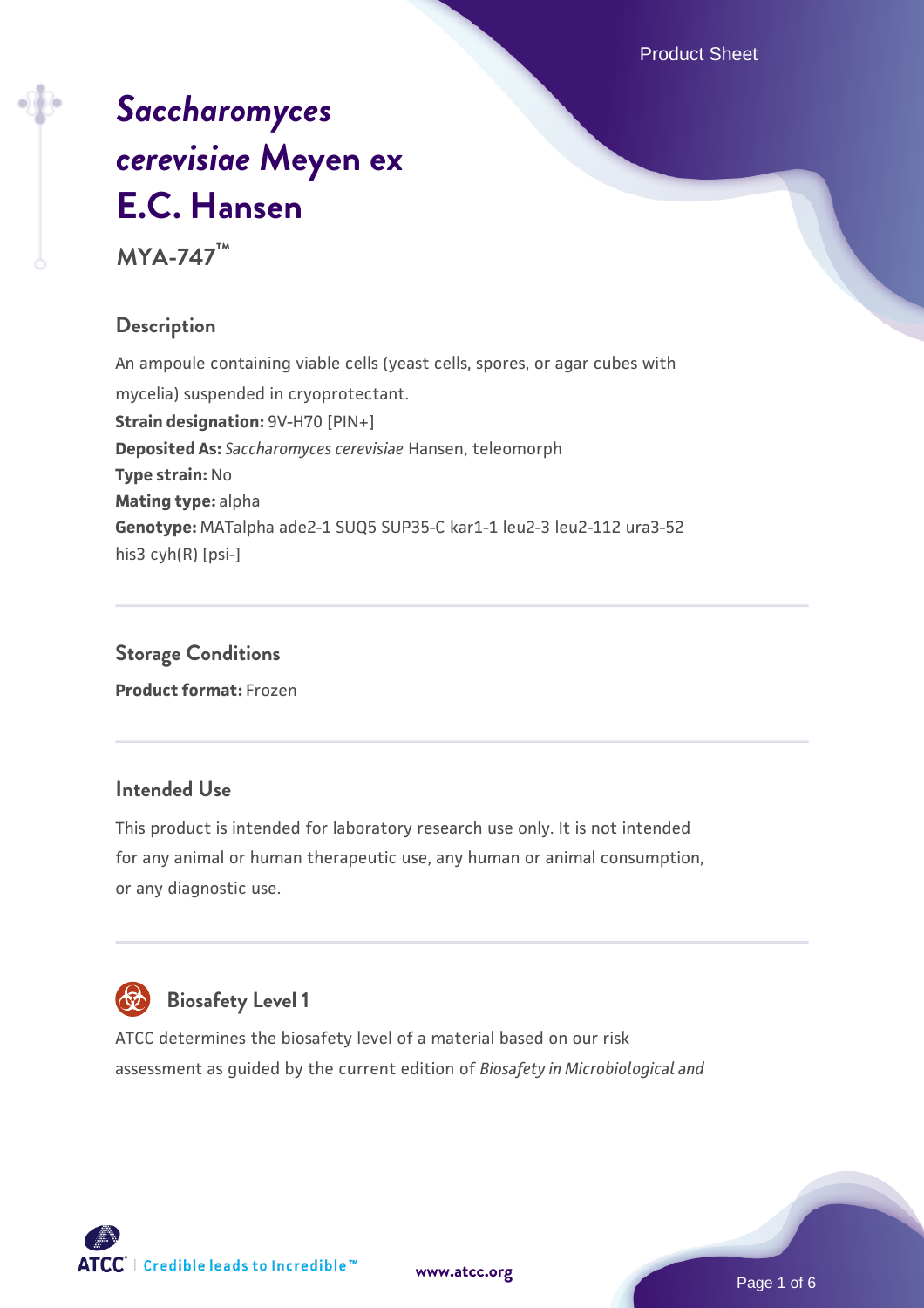### **[Saccharomyces cerevisiae](https://www.atcc.org/products/mya-747)** [Meyen ex E.C. Hansen](https://www.atcc.org/products/mya-747) **MYA-747**

*Biomedical Laboratories (BMBL)*, U.S. Department of Health and Human Services. It is your responsibility to understand the hazards associated with the material per your organization's policies and procedures as well as any other applicable regulations as enforced by your local or national agencies.

ATCC highly recommends that appropriate personal protective equipment is always used when handling vials. For cultures that require storage in liquid nitrogen, it is important to note that some vials may leak when submersed in liquid nitrogen and will slowly fill with liquid nitrogen. Upon thawing, the conversion of the liquid nitrogen back to its gas phase may result in the vial exploding or blowing off its cap with dangerous force creating flying debris. Unless necessary, ATCC recommends that these cultures be stored in the vapor phase of liquid nitrogen rather than submersed in liquid nitrogen.

### **Certificate of Analysis**

For batch-specific test results, refer to the applicable certificate of analysis that can be found at www.atcc.org.

### **Growth Conditions**

**Medium:**  [ATCC Medium 1245: YEPD](https://www.atcc.org/-/media/product-assets/documents/microbial-media-formulations/1/2/4/5/atcc-medium-1245.pdf?rev=705ca55d1b6f490a808a965d5c072196) [ATCC Medium 28: Emmons' modification of Sabouraud's agar/broth](https://www.atcc.org/-/media/product-assets/documents/microbial-media-formulations/2/8/atcc-medium-28.pdf?rev=0da0c58cc2a343eeae735016b70809bb) [ATCC Medium 200: YM agar or YM broth](https://www.atcc.org/-/media/product-assets/documents/microbial-media-formulations/2/0/0/atcc-medium-200.pdf?rev=ac40fd74dc13433a809367b0b9da30fc) **Temperature:** 20-25°C **Atmosphere:** Aerobic



**[www.atcc.org](http://www.atcc.org)**

Page 2 of 6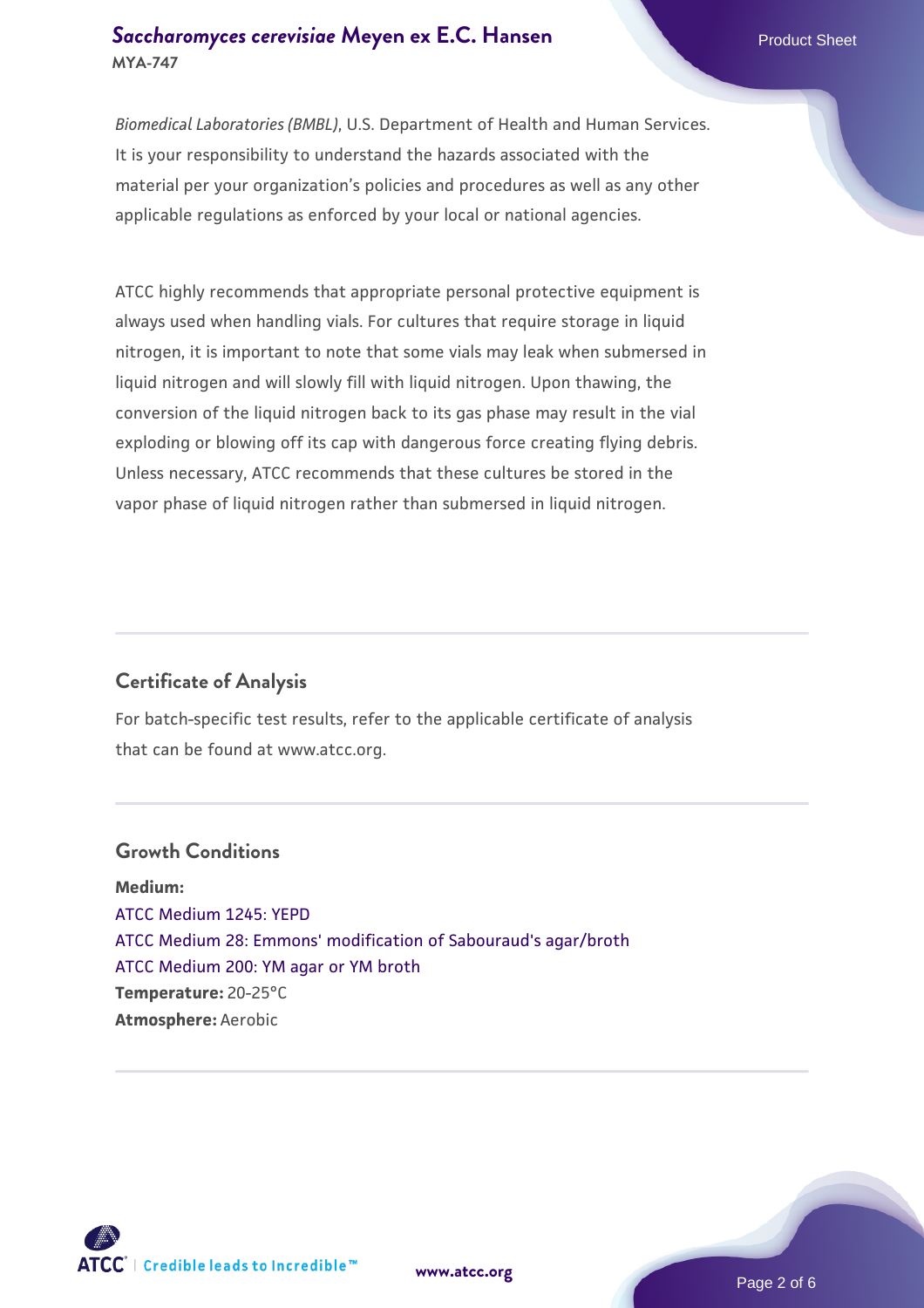### **Handling Procedures**

**Frozen ampoules** packed in dry ice should either be thawed immediately or stored in liquid nitrogen. If liquid nitrogen storage facilities are not available, frozen ampoules may be stored at or below -70°C for approximately one week. **Do not under any circumstance store frozen ampoules at refrigerator freezer temperatures (generally -20°C).** Storage of frozen material at this temperature will result in the death of the culture.

- To thaw a frozen ampoule, place in a **25–30 °C** water bath, until just 1. thawed (**approximately 5 minutes**). Immerse the ampoule just sufficient to cover the frozen material. Do not agitate the ampoule.
- 2. Immediately after thawing, wipe down ampoule with 70% ethanol and aseptically transfer 50 µL (or any amount desired up to all) of the content onto a plate or broth with medium recommended.
- Incubate the inoculum/strain at the temperature and conditions 3. recommended.
- 4. Inspect for growth of the inoculum/strain regularly. The sign of viability is noticeable typically after 1-3 days of incubation. However, the time necessary for significant growth will vary from strain to strain.

**Morphology:** After 3 days on YEPD medium at 25°C, colony is off-white, smooth, butyrous and glossy. Cells are globose to ovoidal, single or in pairs, pseudohyphae absent.

### **Notes**

Additional information on this culture is available on the ATCC web site at www.atcc.org.

### **Material Citation**

If use of this material results in a scientific publication, please cite the material in the following manner: *Saccharomyces cerevisiae* Meyen ex E.C. Hansen (ATCC MYA-747)

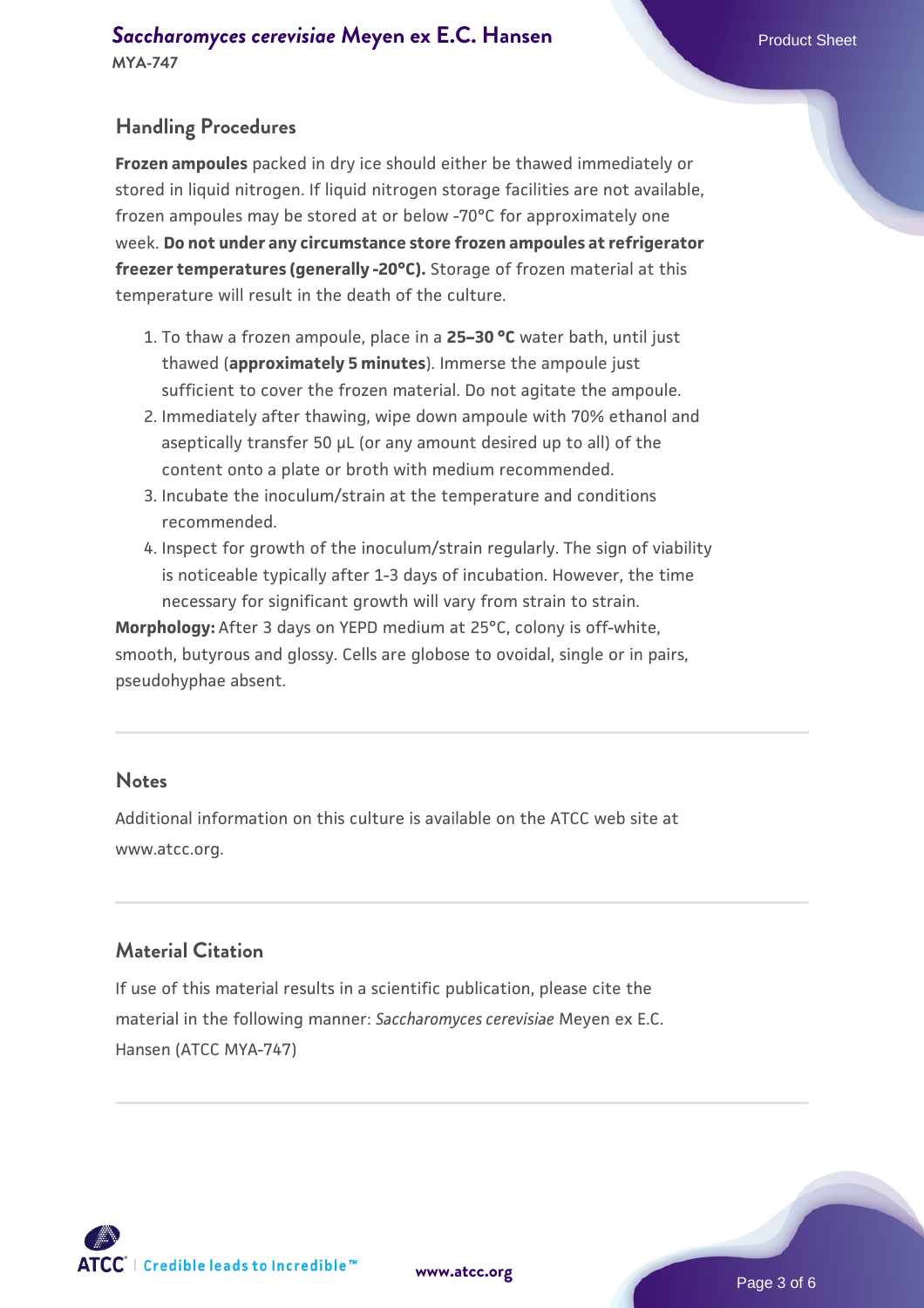## **[Saccharomyces cerevisiae](https://www.atcc.org/products/mya-747)** [Meyen ex E.C. Hansen](https://www.atcc.org/products/mya-747)

**MYA-747**

### **References**

References and other information relating to this material are available at www.atcc.org.

### **Warranty**

The product is provided 'AS IS' and the viability of ATCC® products is warranted for 30 days from the date of shipment, provided that the customer has stored and handled the product according to the information included on the product information sheet, website, and Certificate of Analysis. For living cultures, ATCC lists the media formulation and reagents that have been found to be effective for the product. While other unspecified media and reagents may also produce satisfactory results, a change in the ATCC and/or depositor-recommended protocols may affect the recovery, growth, and/or function of the product. If an alternative medium formulation or reagent is used, the ATCC warranty for viability is no longer valid. Except as expressly set forth herein, no other warranties of any kind are provided, express or implied, including, but not limited to, any implied warranties of merchantability, fitness for a particular purpose, manufacture according to cGMP standards, typicality, safety, accuracy, and/or noninfringement.

### **Disclaimers**

This product is intended for laboratory research use only. It is not intended for any animal or human therapeutic use, any human or animal consumption, or any diagnostic use. Any proposed commercial use is prohibited without a license from ATCC.

While ATCC uses reasonable efforts to include accurate and up-to-date information on this product sheet, ATCC makes no warranties or representations as to its accuracy. Citations from scientific literature and

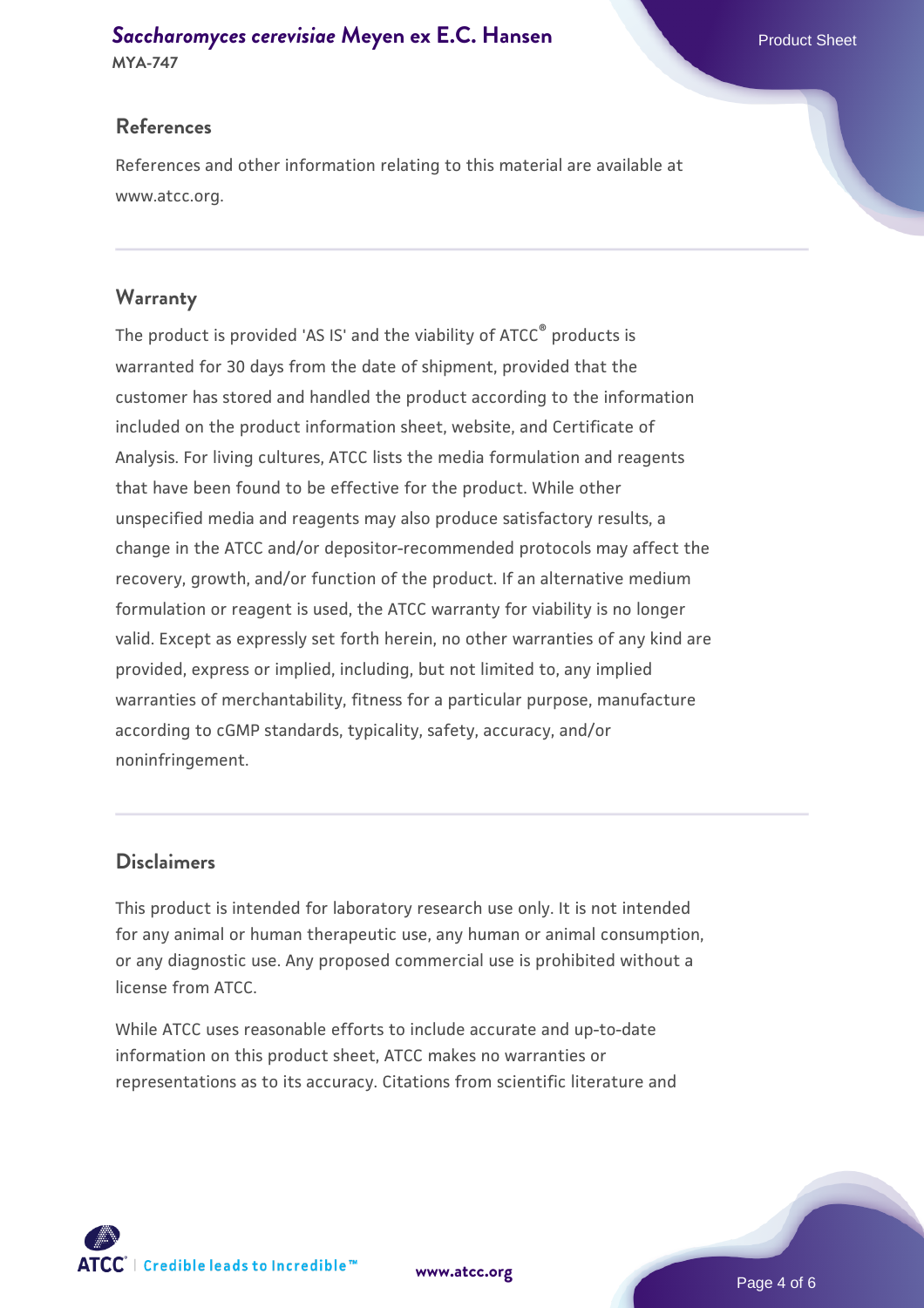### **[Saccharomyces cerevisiae](https://www.atcc.org/products/mya-747)** [Meyen ex E.C. Hansen](https://www.atcc.org/products/mya-747) **MYA-747**

patents are provided for informational purposes only. ATCC does not warrant that such information has been confirmed to be accurate or complete and the customer bears the sole responsibility of confirming the accuracy and completeness of any such information.

This product is sent on the condition that the customer is responsible for and assumes all risk and responsibility in connection with the receipt, handling, storage, disposal, and use of the ATCC product including without limitation taking all appropriate safety and handling precautions to minimize health or environmental risk. As a condition of receiving the material, the customer agrees that any activity undertaken with the ATCC product and any progeny or modifications will be conducted in compliance with all applicable laws, regulations, and guidelines. This product is provided 'AS IS' with no representations or warranties whatsoever except as expressly set forth herein and in no event shall ATCC, its parents, subsidiaries, directors, officers, agents, employees, assigns, successors, and affiliates be liable for indirect, special, incidental, or consequential damages of any kind in connection with or arising out of the customer's use of the product. While reasonable effort is made to ensure authenticity and reliability of materials on deposit, ATCC is not liable for damages arising from the misidentification or misrepresentation of such materials.

Please see the material transfer agreement (MTA) for further details regarding the use of this product. The MTA is available at www.atcc.org.

### **Copyright and Trademark Information**

© ATCC 2021. All rights reserved. ATCC is a registered trademark of the American Type Culture Collection.

### **Revision**

This information on this document was last updated on 2021-05-20



**[www.atcc.org](http://www.atcc.org)**